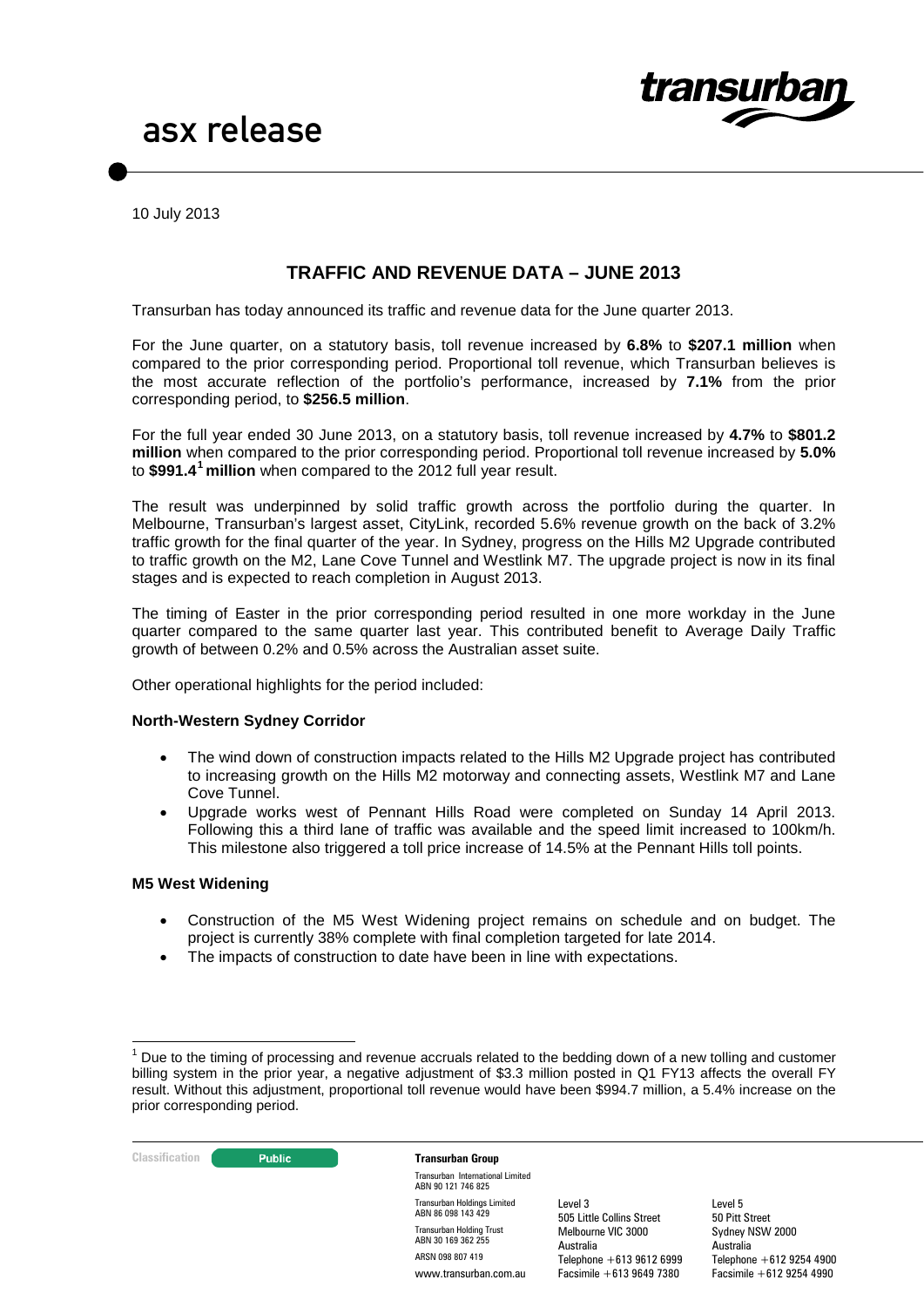

#### **495 Express Lanes**

- Revenue on the 495 Express Lanes in Northern Virginia grew from a daily average of US\$27,499 for the March quarter to an average of US\$45,270 for the June quarter.
- Average daily revenue on the project in the June quarter 2013 represents a 146% increase from the December quarter 2012 average of US\$18,408.
- On 28 June 2013, the final workday for the June 2013 quarter, the 495 Express Lanes achieved record daily toll revenue of US\$78,155, on the back of 42,998 trips for the day.

Chief Executive Officer Scott Charlton said of the quarterly results: "In Sydney, the Hills M2 Upgrade has reached the final stages of completion. The works west of Pennant Hills Road were finalised in mid-April, and residents of Sydney's North-West corridor are beginning to benefit from the enhancement of that critical element of the corridor.

"The M5 widening project is making very good progress, and is another example of our business working to improve the future customer experience on our existing motorways."

Full traffic and revenue information for the June quarter is attached.

 $\Lambda$ Sa

**Amanda Street** Company Secretary

**Investor and media enquiries** Henry Byrne +61 438 564 245

#### **Classification Construction Transurban Group**

Transurban International Limited ABN 90 121 746 825 Transurban Holdings Limited ABN 86 098 143 429 Transurban Holding Trust ABN 30 169 362 255 ARSN 098 807 419 email@transurban.com.au www.transurban.com.au

Level 3 505 Little Collins Street Melbourne VIC 3000 Australia Telephone +613 9612 6999 Facsimile +613 9649 7380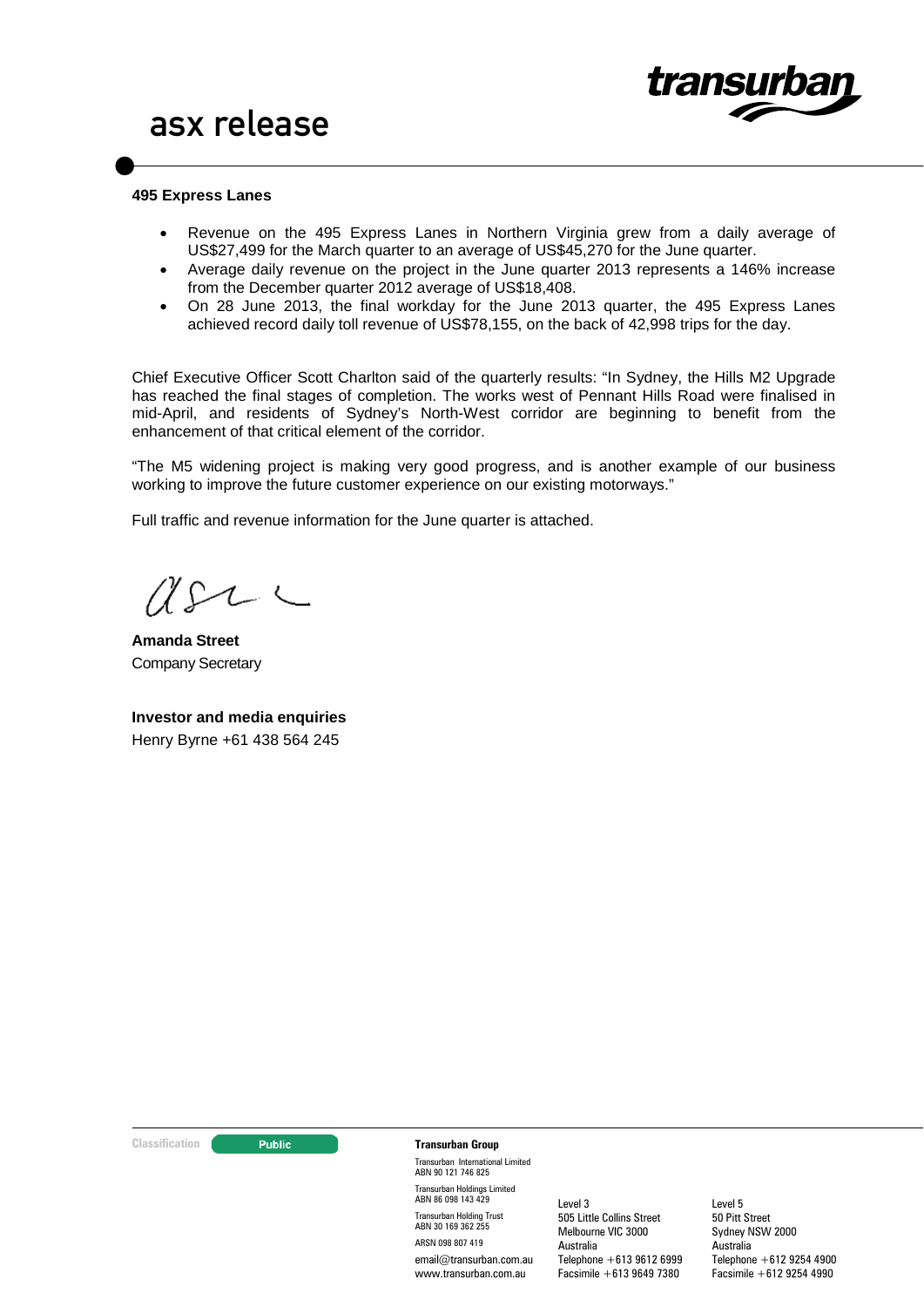

### **Appendix 1 – Traffic and revenue data – June 2013 quarter and full year FY13**

| <b>Transurban</b> | <b>Total Toll revenue</b> | <b>ADT</b><br>% change |  |
|-------------------|---------------------------|------------------------|--|
| 100.0%            | 5.6%                      | 3.2%                   |  |
| 100.0%            | 8.6%                      | 7.5%                   |  |
| 100.0%            | 6.9%                      | 5.2%                   |  |
| 75.1%             | 10.5%                     | 1.8%                   |  |
| 50.0%             | 6.7%                      | 5.4%                   |  |
| 50.0%             | (0.7%                     | $(1.6\%)$              |  |
| 75.0%             | 3.9%                      | (2.9%)                 |  |
|                   | ownership                 | % change               |  |

| Full year FY13         | Transurban<br>ownership | <b>Total Toll revenue</b><br>% change | <b>ADT</b><br>% change |
|------------------------|-------------------------|---------------------------------------|------------------------|
| CityLink               | 100.0%                  | 6.5%                                  | 2.4%                   |
| Hills M <sub>2</sub>   | 100.0%                  | 1.5%                                  | 1.4%                   |
| Lane Cove Tunnel / MRE | 100.0%                  | 2.6%                                  | 1.8%                   |
| M1 Eastern Distributor | 75.1%                   | 8.5%                                  | 0.1%                   |
| Westlink M7            | 50.0%                   | 4.4%                                  | 3.4%                   |
| M5 South West Motorway | 50.0%                   | 4.3%                                  | (0.9%                  |
| Pocahontas 895         | 75.0%                   | 4.3%                                  | 1.3%                   |

Notes - CityLink traffic is calculated on Average Daily Transactions (ADT). All other assets are calculated on Average Daily Trips (ADT). All percentage changes are to the PCP. The 495 Express Lanes, which opened to traffic on 17 November 2012, are excluded from the above tables as there is no comparable data.

#### **Classification Transurban Group**

Transurban International Limited ABN 90 121 746 825 Transurban Holdings Limited ABN 86 098 143 429 Transurban Holding Trust ABN 30 169 362 255 ARSN 098 807 419 email@transurban.com.au www.transurban.com.au

Level 3 505 Little Collins Street Melbourne VIC 3000 Australia Telephone +613 9612 6999 Facsimile +613 9649 7380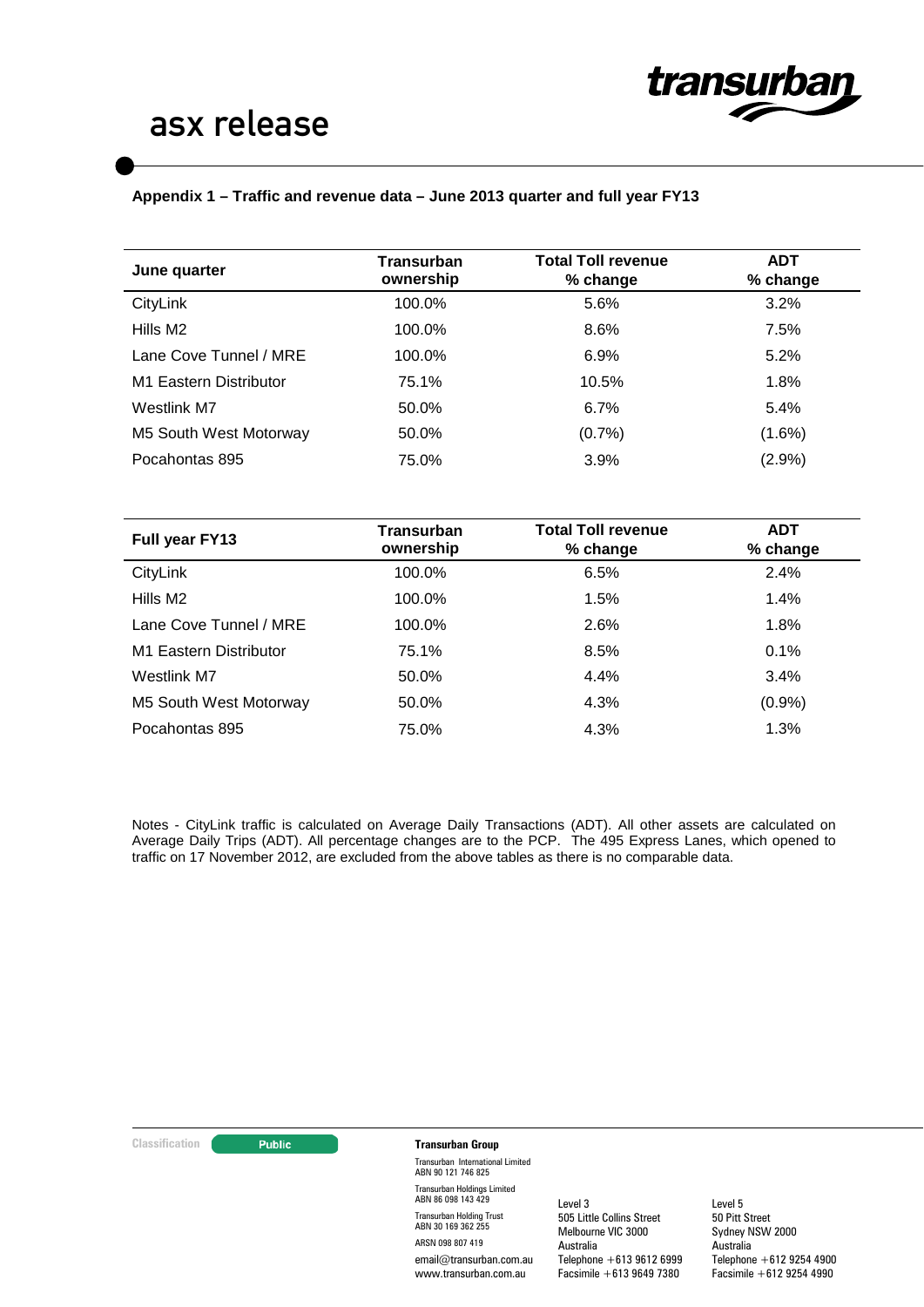

#### **Asset commentary**

#### **CITYLINK**

For the June 2013 quarter, CityLink toll revenue increased 5.6% to \$128.3 million. ADT increased 3.2% to 783,604 transactions.

For the full year ended 30 June, CityLink toll revenue increased 6.5% to \$499.0 million. ADT increased 2.4% to 779,756 transactions.

Weekend performance continues to underpin the overall result. It was up 7.6% for the quarter, with workdays up 1.3%.

From a sectional perspective, Southern Link grew 3.3% for the quarter, with Western Link up 3.2%.

#### **HILLS M2**

For the June 2013 quarter, Hills M2 toll revenue increased 8.6% to \$37.7 million. ADT increased 7.5% to 94,396 trips.

For the full year ended 30 June, Hills M2 toll revenue increased 1.5% to \$143.3 million. ADT increased 1.4% to 91,659 trips.

The addition of new ramps to the asset - at Windsor Rd in July 2012 and at Macquarie Park in January 2013 - provided an extra 4,365 daily trips in the quarter. Of these new trips, 2,674 were at Windsor Rd, with the balance at the Macquarie Park ramps. We have observed consistent ramp-up of volume at both locations.

Excluding this traffic from the newly added ramps, ADT at the existing toll plazas increased 2.5% to 90,031 trips. The Main Toll Plaza was up 3.2% to 64,039 trips, with Pennant Hills up 0.8% to 25,992 trips.

Of total ADT, car traffic increased 7.0% and trucks increased 13.0%.

#### **LANE COVE TUNNEL/MRE**

For the June 2013 quarter, LCT/MRE toll revenue increased 6.9% to \$15.9 million. ADT increased 5.2% to 71,470 trips.

For the full year ended 30 June, LCT/MRE toll revenue increased 2.6% to \$61.5 million. ADT increased 1.8% to 69,834 trips.

Of total ADT, car traffic increased 5.0% and trucks increased 11.4%.

#### **M1 EASTERN DISTRIBUTOR**

For the June 2013 quarter, M1 Eastern Distributor toll revenue increased 10.5% to \$25.2 million. ADT increased 1.8% to 51,066 trips.

For the full year ended 30 June, M1 Eastern Distributor toll revenue increased 8.5% to \$100.5 million. ADT increased 0.1% to 50,809 trips.

Of total ADT, car traffic increased 1.7% and trucks increased 2.4%. Trucks on M1 account for the smallest proportion of traffic on any of Transurban's Australian assets.

#### **Classification Constitution Transurban Group**

Transurban International Limited ABN 90 121 746 825 Transurban Holdings Limited ABN 86 098 143 429 Transurban Holding Trust ABN 30 169 362 255 ARSN 098 807 419 email@transurban.com.au www.transurban.com.au

Level 3 505 Little Collins Street Melbourne VIC 3000 Australia Telephone +613 9612 6999 Facsimile +613 9649 7380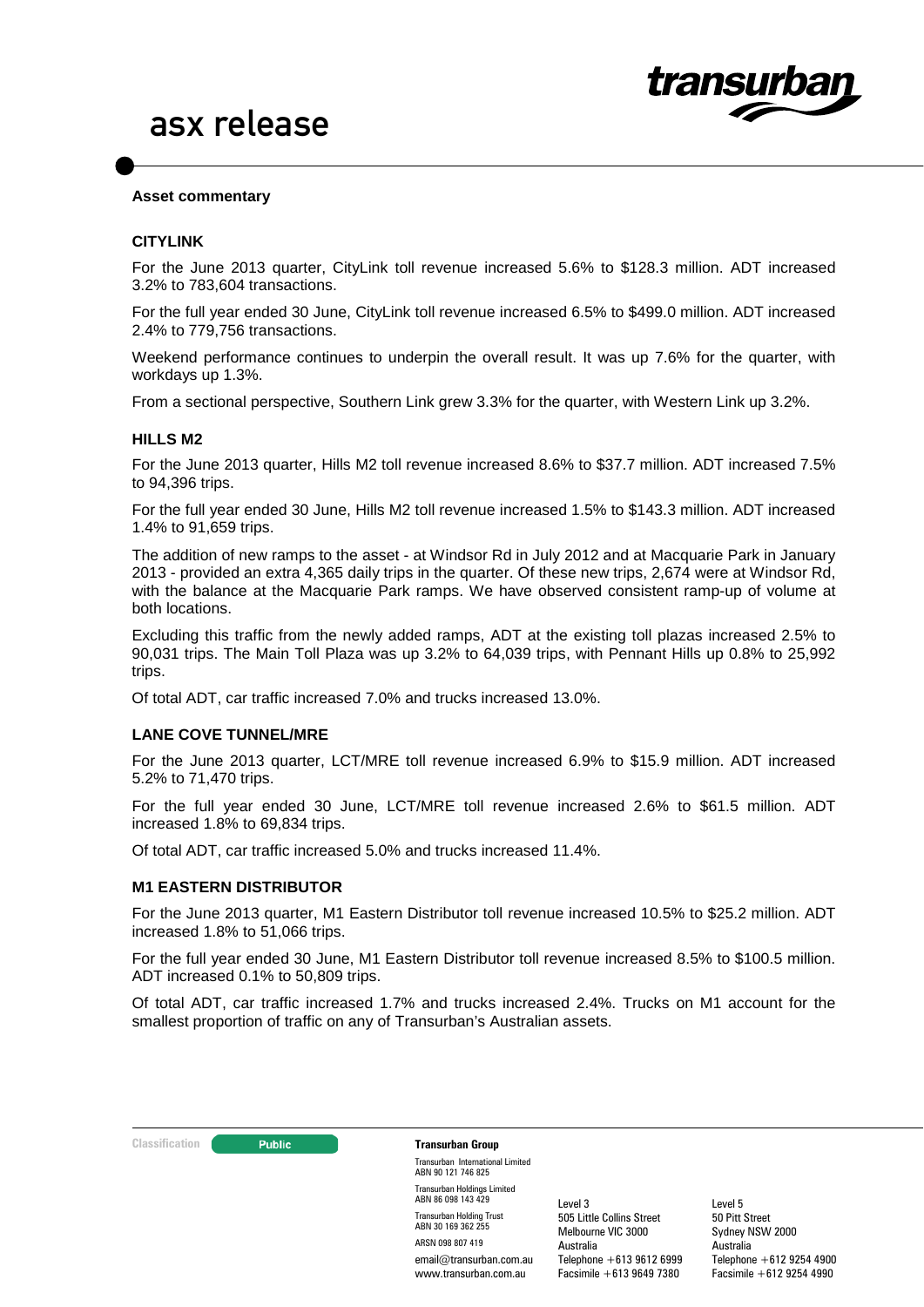

#### **WESTLINK M7**

For the June 2013 quarter, Westlink M7 toll revenue increased 6.7% to \$53.3 million. ADT increased 5.4% to 144,650 trips.

For the full year ended 30 June, Westlink M7 toll revenue increased 4.4% to \$209.4 million. ADT increased 3.4% to 142,185 trips.

The toll price increased from 36.5 cents per kilometre to 36.6 cents per kilometre on 1 April 2013.

Of total ADT, car traffic increased 5.7% and trucks increased 4.0%.

Average tolled trip length was 12.77 kilometres for the quarter compared to 12.83 for the prior corresponding period.

#### **M5 SOUTH WEST MOTORWAY**

For the June 2013 quarter, M5 toll revenue decreased 0.7% to \$46.6 million. ADT decreased 1.6% to 120,466 trips. Construction continues on the motorway.

For the full year ended 30 June, M5 toll revenue increased 4.3% to \$188.8 million. ADT decreased 0.9% to 122,455 trips.

Of total ADT, car traffic decreased 1.9% and trucks increased 3.3%.

#### **495 EXPRESS LANES**

Toll revenue grew 64.6% from a daily average of US\$27,499 for the March quarter to an average of US\$45,270 for the June quarter. Average daily revenue grew progressively during the quarter, from US\$39,063 in the second week of April to US\$55,612 in the final week of June - a 42.4% increase. Demand for the Express Lanes continues to grow, with ADT increasing 37.6% for the June quarter compared to the March quarter.

Growing customer familiarity continues to increase demand for the Express Lanes, particularly during the peak periods, and remains the primary driver of revenue growth. The average dynamic toll charged increased by 19.6%, from US\$1.43 in the March quarter to US\$1.71 for the June quarter. The maximum dynamic toll charged during the quarter was US\$7.55 to travel the full length of the Express Lanes - an increase of 18.9% compared to the March quarter maximum of US\$6.35.

On the weekend commencing 6 April 2013 the 495 Express Lanes announced a free travel weekend program. This was part of the educational campaign to encourage drivers to try this new travel option on the Virginia side of the Capital Beltway. On Saturday 6 April, the 495 Express Lanes carried a record 46,137 trips. The results for this weekend have been excluded from ADT calculations for the quarter.

A number of recent local initiatives will add value for customers. The posted speed limit on the Express Lanes was increased from 55mph to 65mph on 24 June 2013, with the general purpose lanes remaining at a 55mph speed limit.

On 28 June 2013, the final workday for the June 2013 quarter, the 495 Express Lanes achieved record daily toll revenue of US\$78,155, on the back of 42,998 trips for the day.

On 25 June 2013, the Virginia Department of Transportation (VDOT) announced that it will begin a project to convert the shoulder of the Capital Beltway at the northern terminus of the 495 Express Lanes into a travel lane during peak travel times. This project is expected to help traffic merge from the northern end of the 495 Express Lanes to the section of the Capital Beltway it joins. The US\$20 million project, which will be funded by VDOT, is expected to commence in mid-2014, with completion targeted for the end of the 2014 calendar year.



Transurban International Limited ABN 90 121 746 825 Transurban Holdings Limited ABN 86 098 143 429 Transurban Holding Trust ABN 30 169 362 255 ARSN 098 807 419 email@transurban.com.au www.transurban.com.au

Level 3 505 Little Collins Street Melbourne VIC 3000 Australia Telephone +613 9612 6999 Facsimile +613 9649 7380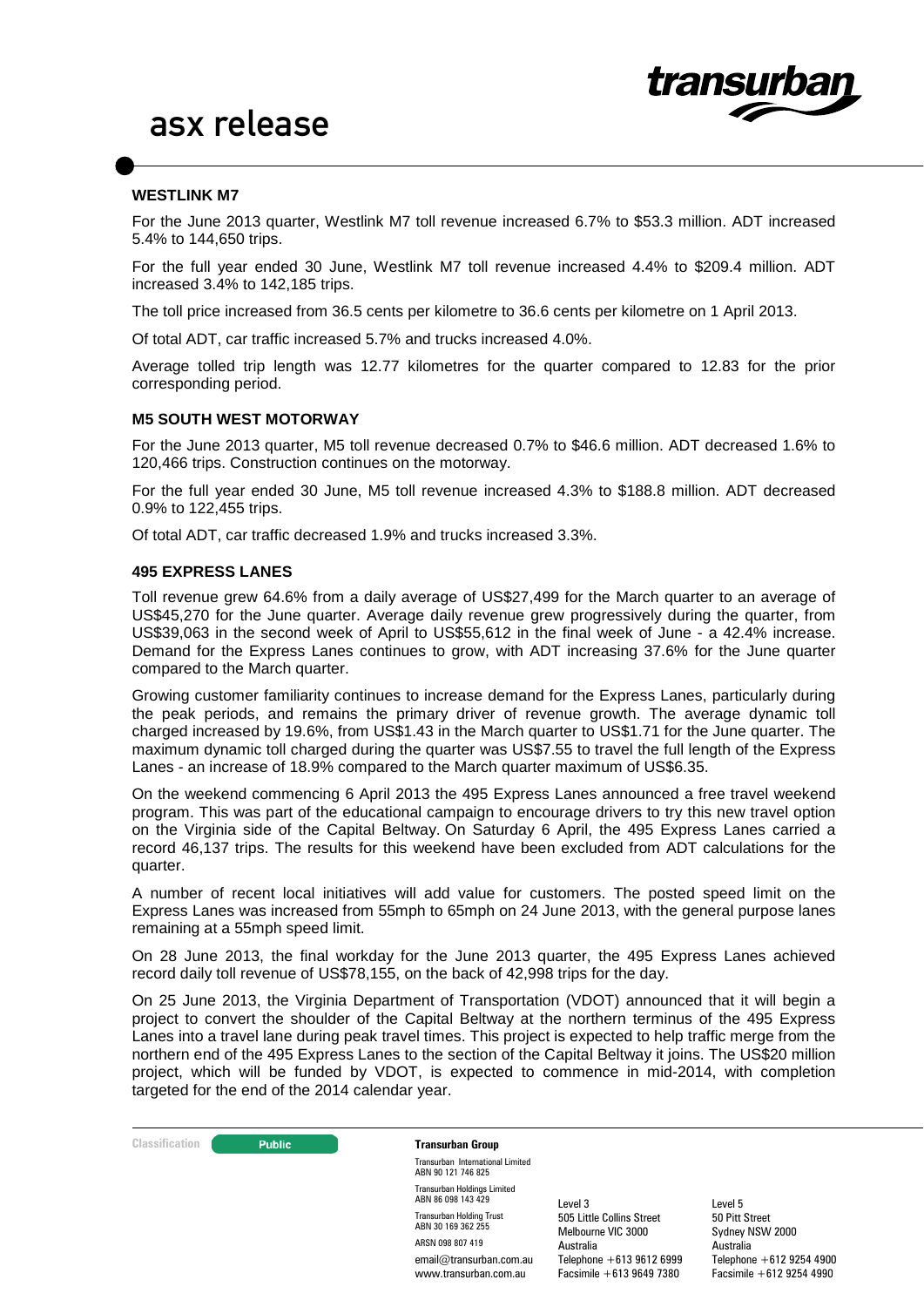

On average for the quarter, 92% of trips were toll trips, consistent with the March quarter. The non-toll trips include HOV 3+ trips and exempt vehicle trips that travel free of charge under the concession agreement with VDOT.

#### **POCAHONTAS 895**

For the June 2013 quarter, Pocahontas toll revenue increased 3.9% to US\$4.2 million. ADT decreased 2.9% to 15,326 trips.

For the year ended 30 June, Pocahontas toll revenue increased 4.3% to US\$15.5 million. ADT increased 1.3% to 14,610 trips.

#### **Classification Transurban Group**

Transurban International Limited ABN 90 121 746 825 Transurban Holdings Limited ABN 86 098 143 429 Transurban Holding Trust ABN 30 169 362 255 ARSN 098 807 419 email@transurban.com.au www.transurban.com.au

Level 3 505 Little Collins Street Melbourne VIC 3000 Australia Telephone +613 9612 6999 Facsimile +613 9649 7380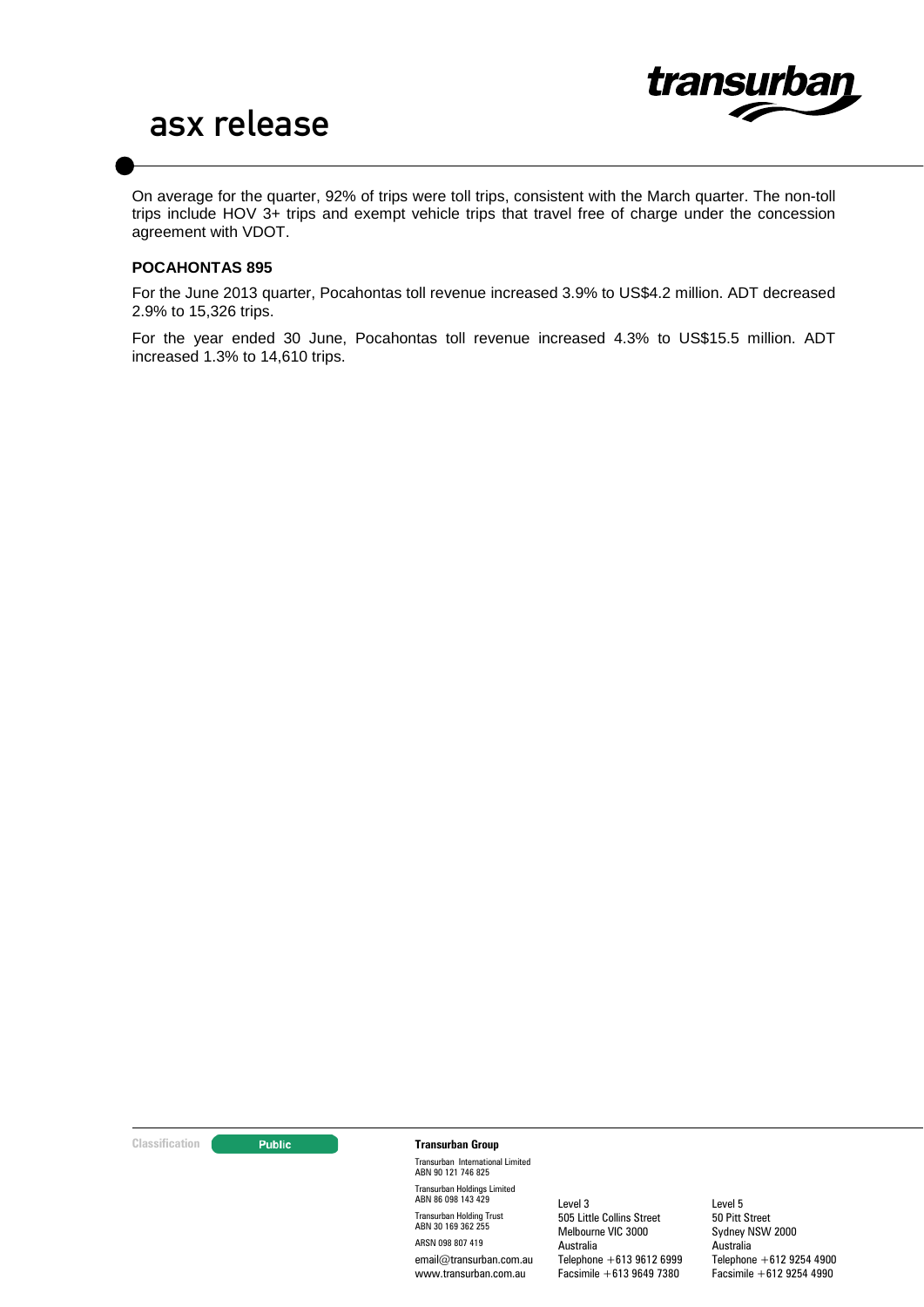

### **Appendix 2 – Traffic and revenue data – June quarter**

| Asset                 |                                                             | <b>Jun 13</b><br>quarter | <b>Jun 12</b><br>quarter | % change  |
|-----------------------|-------------------------------------------------------------|--------------------------|--------------------------|-----------|
|                       | Total Toll Revenue (\$A'000) (net of GST)                   | \$128,301                | \$121,457                | 5.6%      |
| CityLink              | <b>Average Daily Transactions</b>                           | 783,604                  | 759,018                  | 3.2%      |
|                       | <b>Average Workday Transactions</b>                         | 858,767                  | 847,584                  | 1.3%      |
|                       |                                                             |                          |                          |           |
|                       | Total Toll Revenue (\$A'000) (net of GST)                   | \$37,684                 | \$34,688                 | 8.6%      |
| Hills M <sub>2</sub>  | <b>Average Daily Trips</b>                                  | 94,396                   | 87,809                   | 7.5%      |
|                       | Average Workday Trips                                       | 105,003                  | 98,660                   | 6.4%      |
|                       | Total Toll Revenue (\$A'000) (net of GST)                   | \$15,860                 | \$14,834                 | 6.9%      |
| Lane Cove<br>Tunnel / | <b>Average Daily Trips</b>                                  | 71,470                   | 67,938                   | 5.2%      |
| MRE                   | Average Workday Trips                                       |                          |                          |           |
|                       |                                                             | 80,691                   | 77,618                   | 4.0%      |
|                       | Total Toll Revenue (\$A'000) (net of GST)                   | \$25,204                 | \$22,801                 | 10.5%     |
| M1 Eastern            | <b>Average Daily Trips</b>                                  | 51,066                   | 50,179                   | 1.8%      |
| Distributor           | Average Workday Trips                                       | 55,763                   | 55,601                   | 0.3%      |
|                       |                                                             |                          |                          |           |
|                       | Total Toll Revenue (\$A'000) (net of GST)                   | \$53,294                 | \$49,933                 | 6.7%      |
|                       | <b>Average Daily Trips</b>                                  | 144,650                  | 137,239                  | 5.4%      |
|                       | Average Workday Trips                                       | 165,214                  | 157,896                  | 4.6%      |
| Westlink M7           | Average daily tolled vehicle kilometres<br>travelled ('000) | 1,847                    | 1,760                    | 4.9%      |
|                       | Average daily total vehicle kilometres<br>travelled ('000)  | 2,207                    | 2,107                    | 4.8%      |
|                       |                                                             |                          |                          |           |
| M5 South              | Total Toll Revenue (\$A'000) (net of GST)                   | \$46,619                 | \$46,960                 | (0.7%     |
| West                  | <b>Average Daily Trips</b>                                  | 120,466                  | 122,376                  | $(1.6\%)$ |
| Motorway              | Average Workday Trips                                       | 127,254                  | 130,312                  | (2.3%)    |
|                       | Total Toll Revenue (\$USD'000)                              | \$4,029                  | N/A                      | N/A       |
| 495 Express           | <b>Average Daily Trips</b>                                  | 28,905                   | N/A                      | N/A       |
| Lanes                 | Average Workday Trips                                       | 34,974                   | N/A                      | N/A       |
|                       |                                                             |                          |                          |           |
|                       | Total Toll Revenue (\$USD'000)                              | \$4,207                  | \$4,046                  | 3.9%      |
| Pocahontas            | <b>Average Daily Trips</b>                                  | 15,326                   | 15,788                   | $(2.9\%)$ |
| 895                   | Average Workday Trips                                       | 16,297                   | 16,738                   | $(2.6\%)$ |

### **Classification Transurban Group**

Transurban International Limited ABN 90 121 746 825 Transurban Holdings Limited ABN 86 098 143 429 Transurban Holding Trust ABN 30 169 362 255 ARSN 098 807 419 email@transurban.com.au www.transurban.com.au

Level 3 505 Little Collins Street Melbourne VIC 3000 Australia Telephone +613 9612 6999 Facsimile +613 9649 7380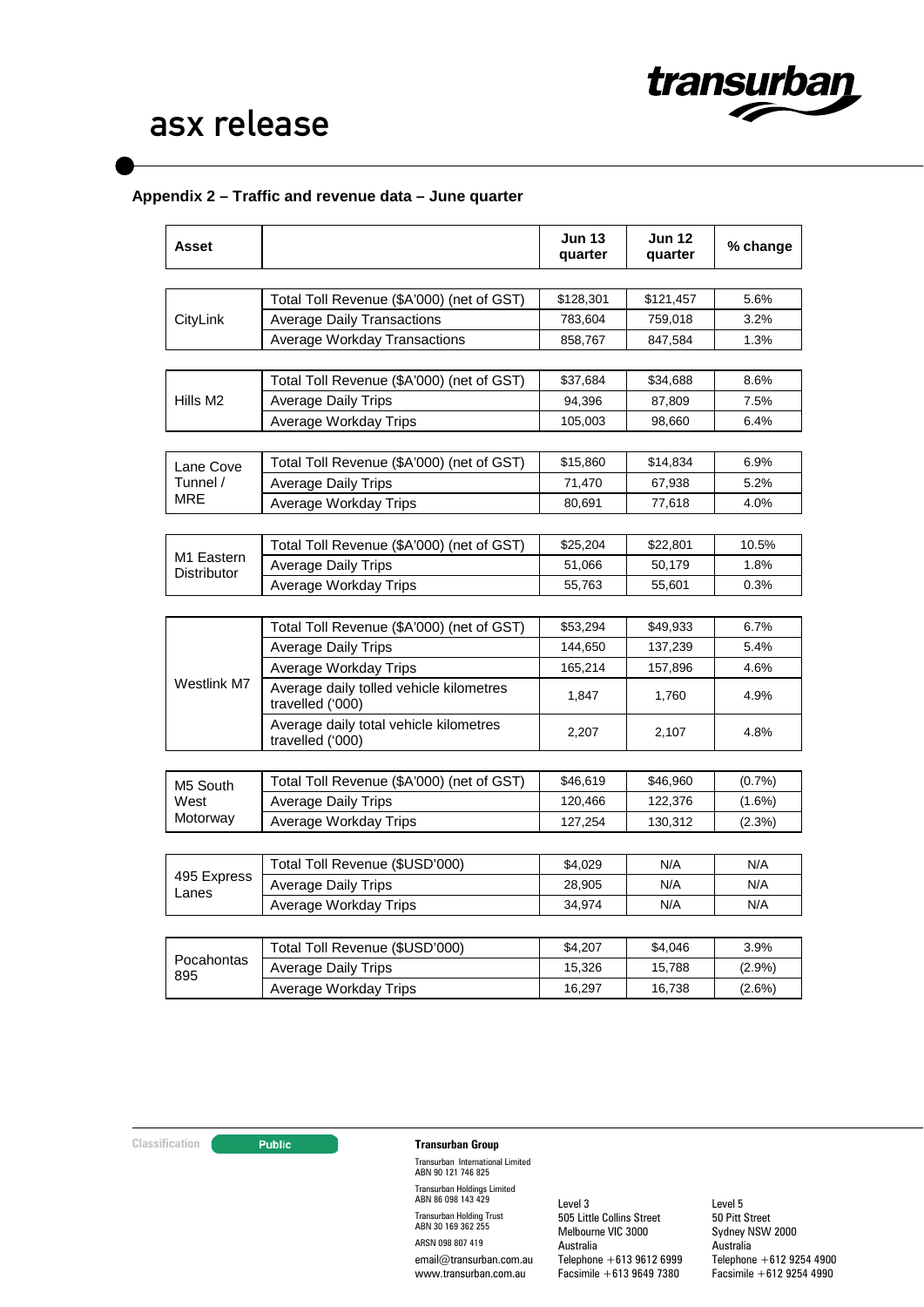

### **Appendix 3 – Quarterly and full year traffic and revenue data**

| Asset                            |                                                             | Sept 12<br>quarter | <b>Dec 12</b><br>quarter | <b>Mar 13</b><br>quarter | <b>Jun 13</b><br>quarter | <b>FY13</b>       | <b>FY12</b>  | %<br>change |
|----------------------------------|-------------------------------------------------------------|--------------------|--------------------------|--------------------------|--------------------------|-------------------|--------------|-------------|
| CityLink                         | Total Toll Revenue (\$A'000)<br>(net of GST)                | \$123,104          | \$124,885                | \$122,746                | \$128,301                | \$499,036         | $$468,368^2$ | 6.5%        |
|                                  | <b>Average Daily Transactions</b>                           | 779,269            | 785,979                  | 770,001                  | 783,604                  | 779,756           | 761,117      | 2.4%        |
|                                  | <b>Average Workday Transactions</b>                         | 849,585            | 863,299                  | 855,371                  | 858,767                  | 856,707           | 845,203      | 1.4%        |
|                                  | Total Toll Revenue (\$A'000)<br>(net of GST)                | \$34,868           | \$36,300                 | \$34,470                 | \$37,684                 | \$143,322         | \$141,171    | 1.5%        |
| Hills M2                         | <b>Average Daily Trips</b>                                  | 90,729             | 91,656                   | 89,846                   | 94,396                   | 91,659            | 90,405       | 1.4%        |
|                                  | Average Workday Trips                                       | 99,543             | 100,448                  | 100,336                  | 105,003                  | 101,312           | 100,197      | 1.1%        |
| Lane Cove                        | Total Toll Revenue (\$A'000)<br>(net of GST)                | \$15,259           | \$15,542                 | \$14,872                 | \$15,860                 | \$61,533          | \$59,966     | 2.6%        |
| Tunnel /<br><b>MRE</b>           | <b>Average Daily Trips</b>                                  | 69,092             | 70,423                   | 68,335                   | 71,470                   | 69,834            | 68,624       | 1.8%        |
|                                  | Average Workday Trips                                       | 76,936             | 78,895                   | 77,641                   | 80,691                   | 78,527            | 77,526       | 1.3%        |
| M1 Eastern<br><b>Distributor</b> | Total Toll Revenue (\$A'000)<br>(net of GST)                | \$25,105           | \$25,880                 | \$24,341                 | \$25,204                 | \$100,530         | \$92,676     | 8.5%        |
|                                  | <b>Average Daily Trips</b>                                  | 50,486             | 51,867                   | 49,796                   | 51,066                   | 50,809            | 50,785       | 0.1%        |
|                                  | Average Workday Trips                                       | 54,645             | 56,381                   | 54,832                   | 55,763                   | 55,402            | 55,656       | $(0.4\%)$   |
|                                  | Total Toll Revenue (\$A'000)<br>(net of GST)                | \$52,301           | \$52,501                 | \$51,292                 | \$53,294                 | \$209,388         | \$200,474    | 4.4%        |
|                                  | <b>Average Daily Trips</b>                                  | 142,251            | 142,641                  | 139,158                  | 144,650                  | 142,185           | 137,464      | 3.4%        |
| Westlink M7                      | Average Workday Trips                                       | 159,476            | 162,059                  | 159,913                  | 165,214                  | 161,648           | 156,034      | 3.6%        |
|                                  | Average daily tolled vehicle<br>kilometres travelled ('000) | 1,826              | 1,844                    | 1,792                    | 1,847                    | 1,827             | 1,766        | 3.5%        |
|                                  | Average daily total vehicle<br>kilometres travelled ('000)  | 2,187              | 2,210                    | 2,148                    | 2,207                    | 2,188             | 2,118        | 3.3%        |
| M5 South                         | Total Toll Revenue (\$A'000)<br>(net of GST)                | \$48,572           | \$48,149                 | \$45,463                 | \$46,619                 | \$188,803         | \$181,063    | 4.3%        |
| West<br>Motorway                 | <b>Average Daily Trips</b>                                  | 125,546            | 123,996                  | 119,732                  | 120,466                  | 122,455           | 123,576      | (0.9%       |
|                                  | Average Workday Trips                                       | 131,176            | 130,270                  | 127,147                  | 127,254                  | 129,001           | 130,350      | $(1.0\%)$   |
|                                  | Total Toll Revenue (\$USD'000)                              | N/A                | \$828                    | \$2,475                  | \$4,029                  |                   | N/A          | N/A         |
| 495 Express                      | <b>Average Daily Trips</b>                                  | N/A                | 18,594                   | 21,008                   | 28,905                   | \$7,332<br>23,661 | N/A          | N/A         |
| Lanes                            | Average Workday Trips                                       | N/A                | 23,308                   | 26,294                   | 34,974                   | 29,378            | N/A          | N/A         |
|                                  |                                                             |                    |                          |                          |                          |                   |              |             |
|                                  | Total Toll Revenue (\$USD'000)                              | \$3,913            | \$3,771                  | \$3,637                  | \$4,207                  | \$15,528          | \$14,889     | 4.3%        |
| Pocahontas<br>895                | Average Daily Trips                                         | 15,214             | 14,507                   | 13,375                   | 15,326                   | 14,610            | 14,428       | 1.3%        |
|                                  | Average Workday Trips                                       | 16,273             | 15,618                   | 14,622                   | 16,297                   | 15,717            | 15,604       | 0.7%        |

 <sup>2</sup> Adjustment of \$3.3m to prior year's toll revenue related to the bedding down of the new tolling and billing system – see September quarter 2012 traffic and revenue release.

#### **Classification Transurban Group**

Transurban International Limited ABN 90 121 746 825 Transurban Holdings Limited ABN 86 098 143 429 Transurban Holding Trust ABN 30 169 362 255 ARSN 098 807 419 email@transurban.com.au www.transurban.com.au

Level 3 505 Little Collins Street Melbourne VIC 3000 Australia Telephone +613 9612 6999 Facsimile +613 9649 7380